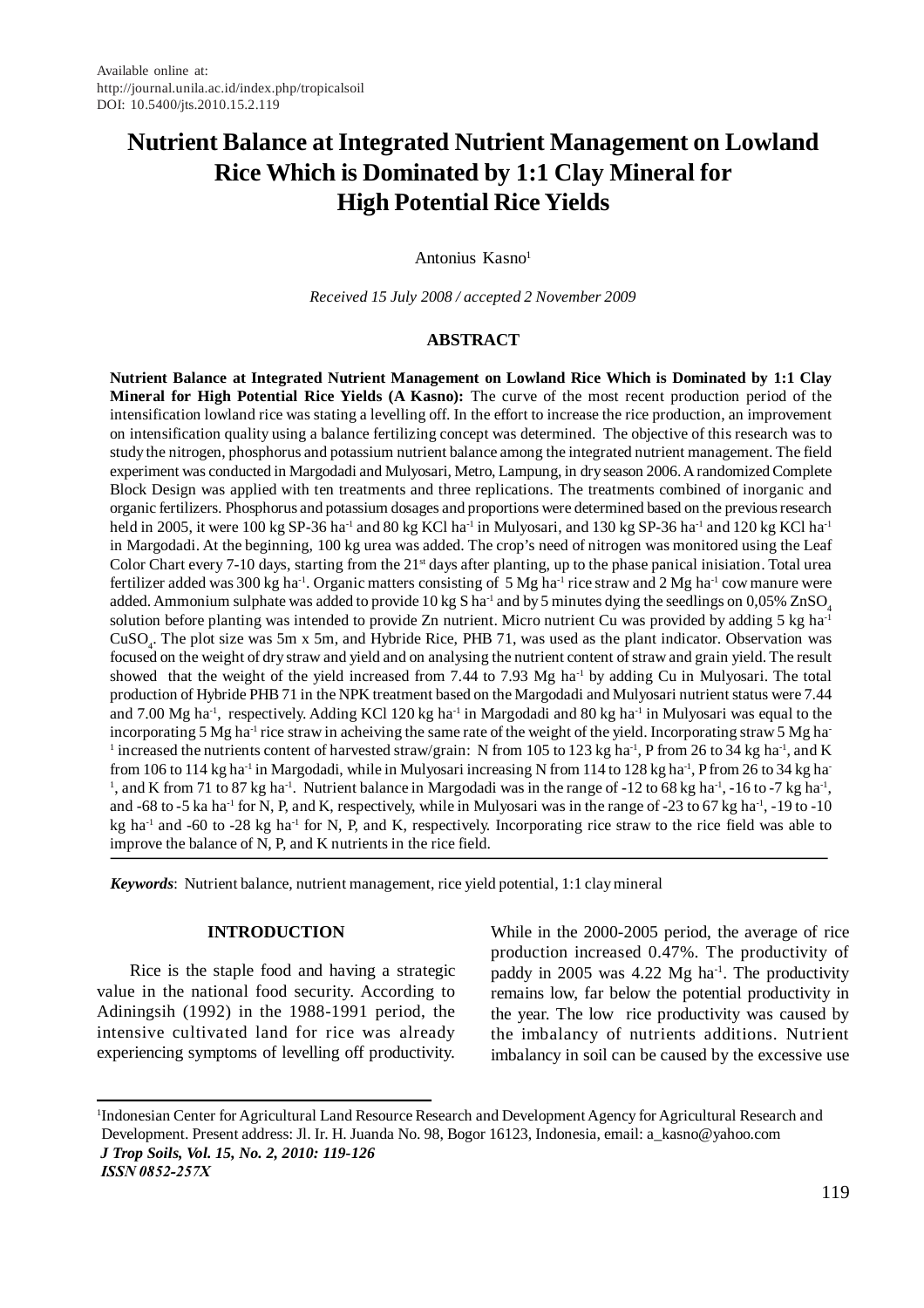of chemical fertilizers. Uncontroled use of inorganic fertilizers can also reduce the productivity and environmental quality (Adiningsih *et al*. 1989; Moersidi *et al*. 1990; Rocstrawati *et al*. 1990; Adiningsih 1992).

Fertilizing based on the soil nutrient status and the crop needs balance nutrient is the key to improve soil productivity and rice production sustainability. Balance fertilizing is an effort to improve /increase the farmer's income and their bargaining position. Balance fertilizing is adding fertilizer into the soil to get an optimum content of soil nutrients and optimum environmental growth, and in return to get an optimum productivity. The results of soil analyses described the soil nutrient status andbased on this it can be decided what kind and how much nutrient to be added. Balance fertilizing is not only based on soil analyses but also based on: (1) soil type and its potential productivity, (2) planting/cropping pattern, and (3) the history of land management (Fairhust 2002). Each soil type represents difference nutrient status and availability. Makarim (2005) said that every ton dry milled grain in Java and Bali wetland required 18.8, 2.4 and 16.2 kg N, P and K, respectively.

C-organic content of most intensive cultivated wet land was in low status (Kasno *et al*. 2003). Incorporating 5 Mg ha-1 straw in rice field in Muarabeliti and Tatakarya can increase the content of soil organic, K and CEC and increase the grain yield (Nursyamsi *et al*. 2000). Most of the intensive cultivated wet land rice required N to increase paddy yield. Without adding N, the rice performs worst growth and lowest yield compared to those added by either no P or K. In the rice field dominated by 1:1 clay type and having high, medium, and low status of P nutrient, the proper amount of SP-36 for VUTB was 100, 130 and 160 kg ha<sup>-1</sup>, respectively; while the proper ammount of KCl was 80 and 160 kg ha-1 for rice field with high and low K nutrient status, respectively (Kasno *et al*. 2006).

The highest lowland rice productivity will be realizable in the best nutrient balance condition. There are two concepts in the soil nutrient balance. The first concept is: (1) nutrient balance among nutrients in the soil solution, and (2) nutrient balance between nutrient added and nutrients carried away in harvest time. The second concept of nutrient balance is a number derived from substracting the amount of nutrient in the fertilizer added by the number of nutrients taken out through harvesting (nutrient content in straw and grain yield) (Dierolf and Yost

2000). According to Fairhust (2002) nutrient balance is a gap between the number of nutrients input (fertilizing, organic material, crop residues, irigation water, rain and dust) and the number of nutrient output (nutrient loss, uptaken by plant, evaporation, and loss through leaching, erosion, and surface flow).

To increase the paddy yield a crop genetic improvements are needed. High yield potential variety is one of the the genetic improvements to improve yield. Demonstration plot in Takalar, South Sulawesi, using Fatmawati variety performs yield 31.2% higher than the Ciliwung Variety  $(6.8 \text{ Mg} \text{ ha}^{-1})$  (Supriharto *et al*. 2004).

This paper aimed to study the balance of N, P and K nutrients on the integrated nutrient management technology for high yield potential rice variety in the rice field dominated by 1:1 clay mineral type.

## **MATERIALS AND METHODS**

This research was carried out at the intensive cultivated rice field dominated by 1:1 clay mineral in Mulyosari Village, Metro, Lampung (105°17'25" E 5°09'11" S), and Margodadi, Metro, Lampung (105° 18'57" E 95°08'34"S), in dry season, 2006.

Field experiments used a Randomized Complete Block Design with 10 treatments, and each treatment is replicated 3 times. The treatment consists of a combination of inorganic and organic fertilizers. The ammount of P and K fertilizer were determined based on the research results of Kasno *et al*. (2006). The P and K fertilizers for the high and medium nutrient status were  $100$  and  $130$  kg ha<sup>-1</sup> of SP-36, respectively and 80 and 160 kg ha-1 of KCl, respectively. Paddy Soil Tester Kit was used to determine the K nutrient status and to determine the ammount of SP-36 and KCl to be added. a  $100 \text{ kg}$  ha<sup>-1</sup> urea fertilizer was added at the beginning and the requirement of N nutrient was monitored using the Leaf Color Chart starting at the  $21<sup>st</sup>$  day after planting and controlled every 7-10 days. The dosages of fertilizer used in Mulyosari were 100 kg ha<sup>-1</sup> SP-36 and 80 kg ha<sup>-1</sup> KCl, while in Margodadi were 130 kg ha<sup>-1</sup> SP-36 and  $120 \text{ kg}$  ha<sup>-1</sup> KCl. The total Urea fertilizer added to the experiment was 300 kg ha-1 .

Organic matter was added as fresh rice straw 5  $Mg$  ha<sup>-1</sup> and cow manure 2  $Mg$  ha<sup>-1</sup>. ZA fertilizer was added to provide  $10 \text{ kg S} \text{ ha}^{-1}$ . According to Widowati *et al*. (1999) Lampung soils required more Mg and Ca. Dolomit was added to provide 20 kg Mg ha-1 . Seedlings was dyed into  $0.05\%$  ZnSO<sub>4</sub> solutions for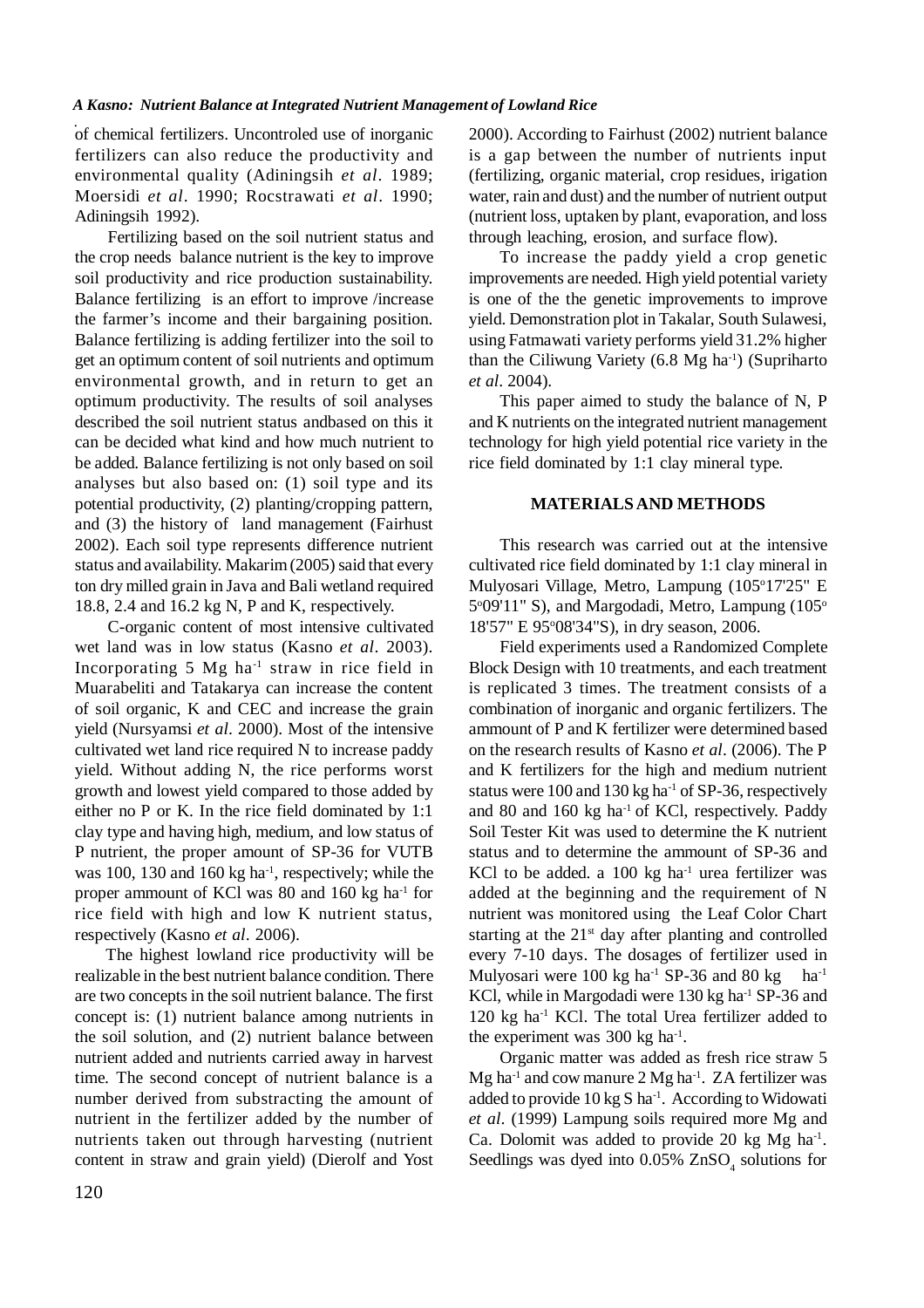5 minutes before transplanting to provide Zn nutrient, and 5 kg ha<sup>-1</sup> CuSO<sub>4</sub> was added to provide Cu micro nutrient. Urea, SP-36, KCl, S, Ca, Mg, and Cu were added at 7 days after planting, by spreading the fertilizers over the land. Straw was incorporated on 2 weeks before planting or at the first tilling. Manure added 1 week before planting, KCl added once more during the primordia. Plot size 5m x 5m, Hybride PHB 71 variety was used as the crop indicator. Rice planted with 20 cm x 20 cm spacing. Observation was focused on the soil laboratory analyses, the weight of dry milled grain, the absorbtion of macro and micro nutrients.

One kg of plant and 1 kg of grain sample were taken randomly at harvest time from each treatments and then oven dried for 48 hours at  $70^{\circ}$ C. Then, the samples were milled and analysed at laboratorium.

The amount of nutrient carried by dry straw and grain on harvesting time was calculated by multiplying the nutrient content with straw and grain yield weight. The amount of added nutrient was calculated by summing up all added both inorganic and organic fertilizer (Straw and manure incorporation). The nutrient balance was calculated by substracting the amount of addicted nutrients with the ammount of nutrient taken out by the crop (Dierolf and Yost 2000; Fairhust 2002). Nutrient balance achieved when the difference of nutrirnt input and nutrient output was relatively small.

The content of P, Ca, Mg, Na, and Zn in the manure added in Margodadi's experiment was higher than the mentioned nutrients content in straw (Table 1). All nutrient content in manure added in

Mulyosari's experiment were higher than those in straw. The differences level of nutrient content between the manure and the straw were due to differences between the feed sources and the soil fertility where the feed and straw taken from.

## **RESULTS AND DISCUSSION**

The soil texture at Margodadi Village was sandy clay loam (Table 2). Having low content of C-organic and N-total, such condition made the fertilizing less effective. The level of P which extracted by HCl 25% and Bray-1 was high. This probably due to the residual effects of the continuously P fertilization, while the characteristic of P in the soil was not labile. The content of K extracted by HCl 25% and NH<sub>4</sub>OAc 1N pH 7.0 were low. The content of Ca and Mg were low, and the soil CEC was low. This was probably caused by weathering and fast nutrients leaching in the soil dominated 1:1 clay mineral type. Base saturation status was 48%, this means that the soil contained more acid cations (52%).

The soil texture in Mulyosari was clay loam, soil pH H<sub>2</sub>O was 5.0, levels of C-organic and N-total are low. Content of P extracted by HCl 25% and Bray 1 is high, content of K extracted in HCl 25% and NH<sub>4</sub>OAc 1 *N* pH 7.0 are low. The critical level of K nutrient (extracted by  $NH_4$ OAc 1N pH 7) for rice was 0.2 cmol(+) kg-1 soil (Pillai 2005), 60 ppm K (Hill *et al.* 1998). Therefore, K nutrient in the rice fields in Mulyosari was still lower than the critical level for the rice crop. The content of Ca, Mg, Na and CEC on the soil low, and the base saturation was high. Based

| Chemical                        |            | Organic matter from Margodadi<br>Organic matter from Mulyosari |            |               |
|---------------------------------|------------|----------------------------------------------------------------|------------|---------------|
| character istic                 | Cow manure | Straw                                                          | Cow manure | <b>S</b> traw |
| W ater content $(\% )$          | 6.8        | 6.3                                                            | 4.9        | 6.3           |
| N (kg $Mg-1$ )                  | 7.4        | 11.2                                                           | 26.1       | 11.2          |
| $P_2O_5$ (kg Mg <sup>-1</sup> ) | 11.2       | 3.8                                                            | 8.8        | 2.3           |
| $K_2O$ (kg $Mg^{-1}$ )          | 17.9       | 26.2                                                           | 8.7        | 26.6          |
| Ca $(kg\ Mg^{-1})$              | 6.8        | 2.4                                                            | 7.7        | 2.7           |
| $Mg$ (kg $Mg^{-1}$ )            | 5.1        | 2.0                                                            | 3.4        | 1.7           |
| Na $(kg Mg-1)$                  | 1.2        | 0.2                                                            | 0.6        | 0.5           |
| Fe $(kg Mg^{-1})$               | 4.2        | 3.3                                                            | 4.4        | 1.7           |
| $Mn$ (kg $Mg^{-1}$ )            | 0.117      | 0.183                                                          | 0.115      | 0.092         |
| $Cu (kg Mg-1)$                  | 0.019      | 0.011                                                          | 0.026      | 0.009         |
| $Zn$ (kg $Mg^{-1}$ )            | 0.126      | 0.049                                                          | 0.108      | 0.064         |

Table 1. The results of the analysis of cow manure and rice straw used in nutrient balance experiments in Lampung, the dry season 2006.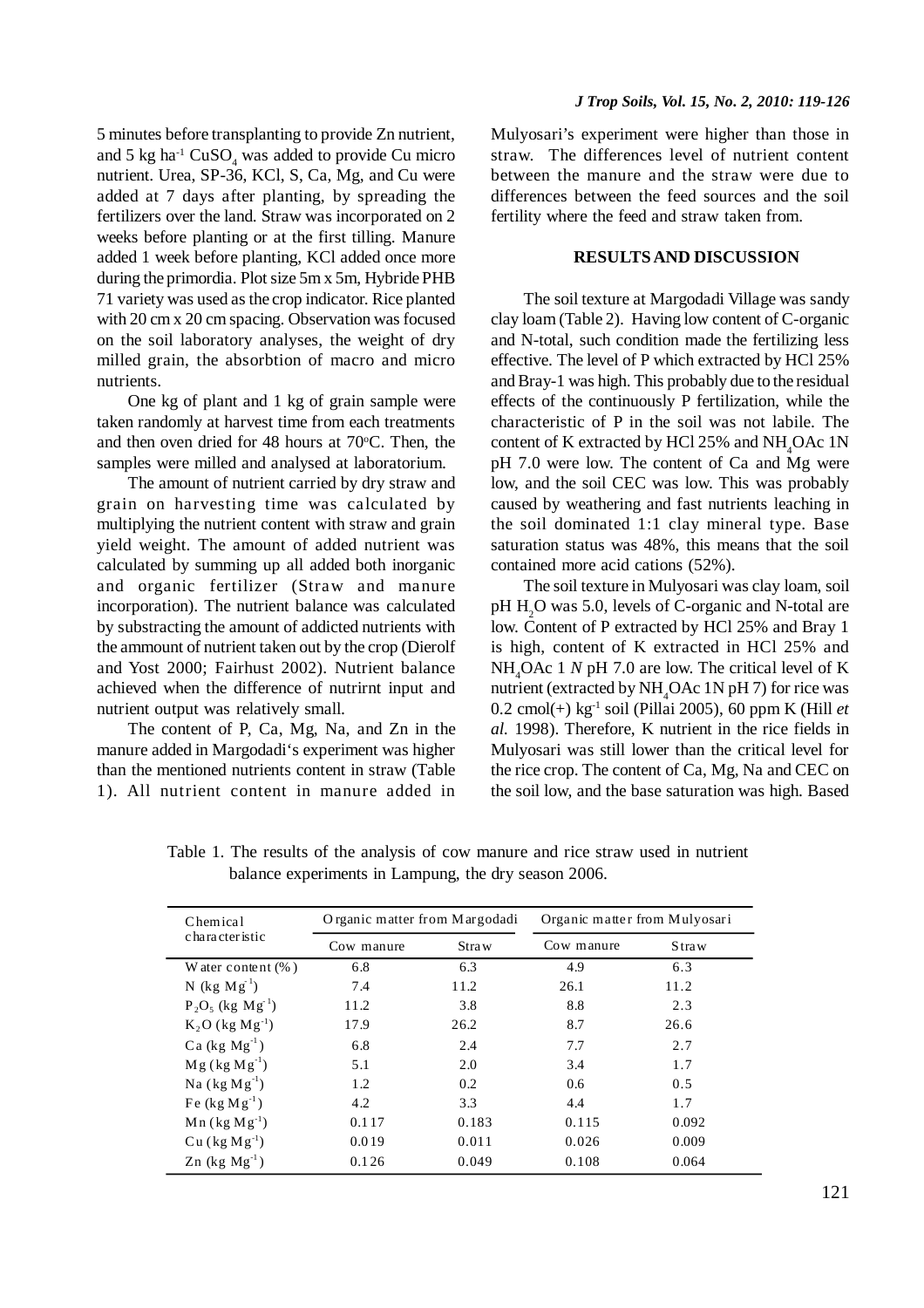| Soil characteristic                | Margodadi       | Nutrient status | Mulyosari | Nutrient status |
|------------------------------------|-----------------|-----------------|-----------|-----------------|
| Texture                            | Sandy clay loam |                 | Clay loam |                 |
| $pH$ (H <sub>2</sub> O)            | 5.00            | Acid            | 5.00      | Acid            |
| Organic matter                     |                 |                 |           |                 |
| C-organic $(\%)$                   | 0.85            | Low             | 1.08      | Low             |
| N-total $(\% )$                    | 0.08            | Low             | 0.08      | Low             |
| C/N                                | 11              | Medium          | 14        | Medium          |
| Extract HCl 25 %                   |                 |                 |           |                 |
| $P_2O_5$ (mg 100 g <sup>-1</sup> ) | 58              | High            | 128       | High            |
| $K_2O$ (mg 100 g <sup>-1</sup> )   | 5               | Low             | 6         | Low             |
| Bray 1 (mg $P_2O_5 kg^{-1}$ )      | 33.00           | High            | 42.30     | High            |
| Extract $NH4OAC$ 1 N pH 7          |                 |                 |           |                 |
| $Ca (cmol(+) kg^{-1})$             | 1.66            | Low             | 3.36      | Low             |
| $Mg (cmol(+) kg^{-1})$             | 0.44            | Low             | 0.77      | Low             |
| K $(cmol(+) kg^{-1})$              | 0.05            | Low             | 0.10      | Low             |
| Na $(c \mod(+) \text{ kg}^{-1})$   | 0.08            | Low             | 0.12      | Low             |
| $CEC (cmol(+) kg-1)$               | 4.63            | Low             | 7.10      | Low             |
| BS(%)                              | 48              | Medium          | 61        | High            |

Table 2. Soil analysis result on nutrient balance experiment site in Lampung, dry season 2006.

on the nutrient saturation, the K nutrient availability is very low.

Based on the level status of C-organic, P, K and Ca nutrients and the base saturation, the experiment sites in Mulyosari was more fertile than those in Margodadi.

## **Experiment in Margodadi**

The weight of dry straw (on the rice straw treatment, without K fertilizer) was likely to be lower than the NPK fertilization (Table 3). Application of manure on N½PK treatment tends to increase the paddy yield compared with NPK fertilization. It means that  $2 \text{ Mg} \text{ ha}^{-1}$  manure can provide a half dosage of P fertilizer.

Incorporating rice straw, adding manure, and adding S, Cu and Zn nutrients had no effect to the dry weight of grain. Incorporating 5 Mg ha-1 rice straw, without adding KCl fertilizer can equally increase the weight of dry grain as the NPK fertilizer treatment does. It means that incorporating rice straw can provide the K nutrient. Dierolf and Yost (2000) said that the rice straw incorporation can reduce the K fertilizing in rice-soybean cropping. Taking the rice straw out from the rice field continuously without adding K fertilizer, in a long period of time, can lead to K deficiency (Dobermann and Fairhust 2002).

The weight of dry grain in the manure  $+ N\frac{1}{2}PK$ treatment made no difference to the NPK treatment (Table 3). This means that adding 2 Mg ha-1of manure can reduce a half dose of SP-36 fertilization.

Adding secondary macro and micro nutrient had no effect to plant growth and grain yield in wet land rice. The secondary macro and micro nutrients in the soil were still above the nutrient critical level (Table 2), and the mentioned nutrient need was provided by the available nutrients in the soil.

Output or nutrients absorption was the amount of nutrient content in the straw and grain. In the daily habit in the field, the two production components were taken out from the rice field. The N content taken by with the plants was vary from 105 to 152 kg ha $^{-1}$ , P ranged between 28 and 36 kg ha<sup>-1</sup> and K ranged between 94 and 128 kg ha<sup>-1</sup>. According to Pillai (2005), the amount of nutrients taken out by the harvested were 7.6 kg N, 1.1 kg  $P_2O_5$ , and 28.4 kg  $K_2O$  Mg<sup>-1</sup> of straw as well as 14.6 kg N, 6.0 kg of  $P_2O_5$ , and 3.2 kg  $K_2O Mg<sup>-1</sup>$  of grain.

Adding 5  $Mg$  ha<sup>-1</sup> of straw without K fertilizer can increase the amount of N nutrient which was transported during harvest. Similar results were showed by the adding of manure +  $Ca + Mg + Cu +$ Zn. While adding S nutrient from ZA reduced the amount of transported N during harvesting. Adding straw, manure, and  $Ca + Mg$  can increase the P nutrient transported during harvesting. The organic materials (straw and manure),  $Ca + Mg$  were likely to increase the soil pH, so that P was more available. Adding organic matter in (straw and manure) will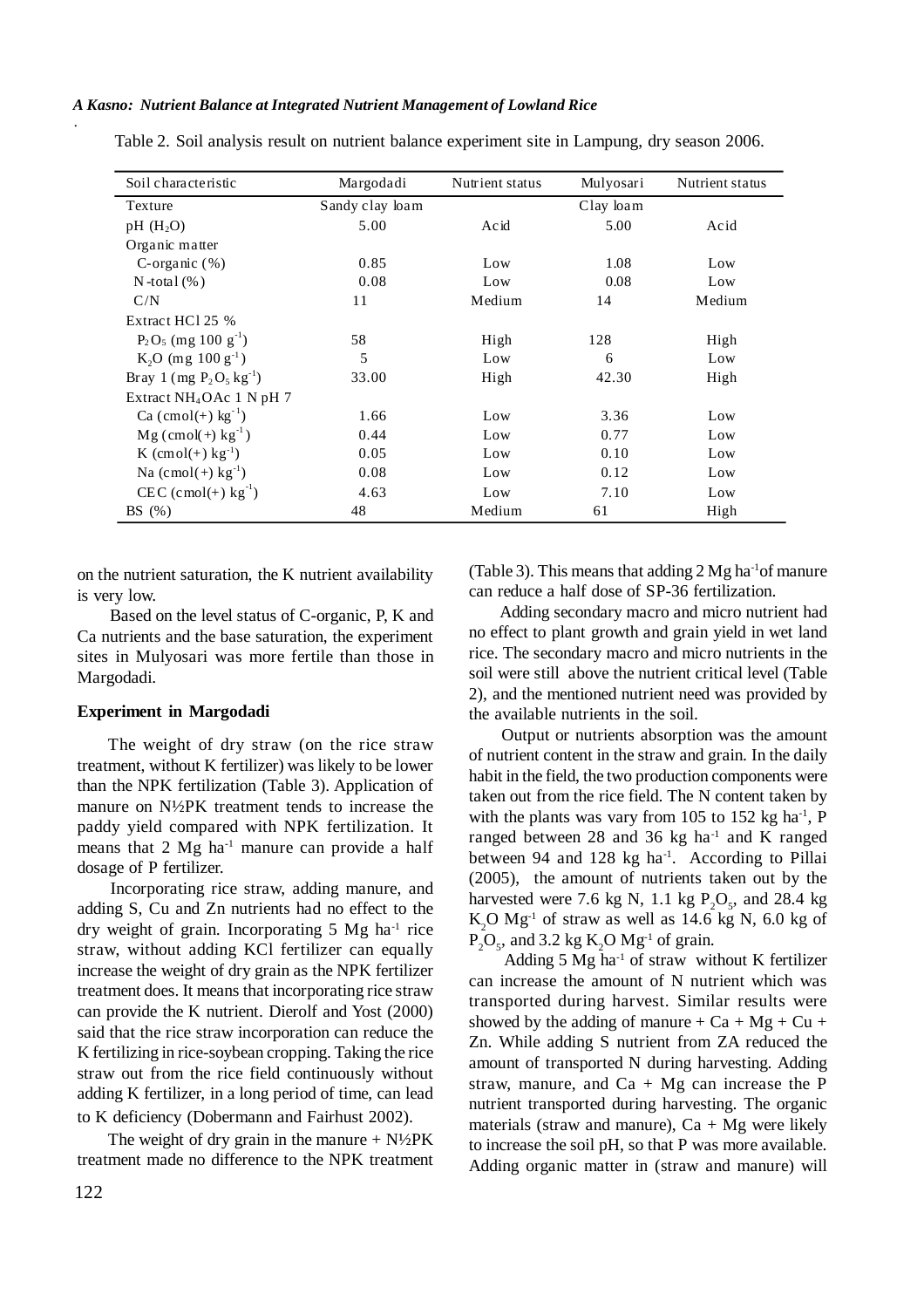| Treatment                                                                     | Weight of dry straw | Weight of dry grain harvest |
|-------------------------------------------------------------------------------|---------------------|-----------------------------|
|                                                                               |                     |                             |
| NPK.                                                                          | 5.52 ab             | 7.44 a                      |
| $NP + 5 Mg ha^{-1} straw$                                                     | 4.93 b              | 7.22a                       |
| $N\frac{1}{2}PK + 2 Mg h a^1$ manure                                          | 5.89 a              | 7.44 a                      |
| $NPK + (Ca + Mg)$                                                             | 5.59 ab             | 7.93 a                      |
| $NPK + (Ca+Mg) + SZA$                                                         | $5.26$ ab           | 7.41 a                      |
| $NPK + (Ca+Mg) + SZA + Cu$                                                    | 5.67 ab             | 7.26 a                      |
| $NPK + (Ca+Mg) + S_{ZA} + Zn$                                                 | 5.78 a              | 7.85 a                      |
| $NPK + (Ca+Mg) + SZA + Cu + Zn$                                               | 5.67 ab             | 7.26 a                      |
| $NP+ 5 Mg ha^{-1} straw + (Ca+Mg) + SZA + Cu + Zn$                            | 5.78 a              | 7.70 a                      |
| $N\frac{1}{2}PK + 2 Mg$ ha <sup>-1</sup> manure+ (Ca+Mg) + $S_{ZA}$ + Cu + Zn | 5.48 ab             | 7.30 a                      |

Table 3. The effect of integrated nutrient management on the weight of dry straw and dry grain in Margodadi, Metro Barat, Lampung, dry season 2006.

Note: \* numbers in the same column followed by same letter mean do not differ according to DMRT at 5% level.

increase the amount of transported K nutrient during harvesting. While adding Cu nutrients will exactly decrease the amount of K nutrient transported by the straw during harvest time. If the remaining rice straw was returned into the rice field, the balance of N and K nutrients were positive and it will reduce the amount of N and K fertilization. Five years incorporating straw in California reduced the dosage of N fertilizer up to 50%, and K fertilization had no response to the land with 2 years straw incorporation (Byous *et al*. 2004).

Nutrient balance was calculatied by substracting the nutrient added (input) with the amount of transported nutrient by straw and grain (output). Balanced fertilization is a condition where the nutrient balance is nearest to zero. Based on the results of N nutrient balance calculations, the NPK +  $(Ca + Mg)$  $+ S_{7A} + Cu$  treatment was the most balanced treatment (Table 4). Based on the P nutrient balance, the NPK,  $NP + 5 Mg$  ha<sup>-1</sup> straw, and  $NP + 5 Mg$  ha<sup>-1</sup> straw +  $(Ca + Mg) + S_{7A} + Cu + Zn$  treatment was the balance treatment. Meanwhile, the NPK treatment was the most balanced treatment, based on the calculation of K nutrient balance.

### **Experiment in Mulyosari**

Adding Cu and Zn separately was likely to increase the dry weight of hybrid rice straw

(statistically unsignificantly different) in Mulyosari (Table 5). Adding manure and reducing a half dosage of P fertilizer tend to increase the weight of dry straw. Adding straw, Ca, Mg, S showed no effect to the weight of dry straw.

Statistically, integrated nutrient management had not affected the dry weight of grain (Table 5). The weight of dry grain (in the straw treatment without adding KCl fertilizer) was equal to the NPK treatment. It means that rice straw can substitute 80 kg ha-1 KCl fertilizer. Adding Ca and Mg also had no effects to dry weight of grain. This might be due to the high Ca saturation in the soil, *i.e.* 72%. So, adding S, Zn and Cu nutrient did not increase the production of rice yield. It seems that the level of S, Zn and Cu in the soil was highly available.

Nutrients transported by straw and grain were presented in Table 6. N nutrient transported was varied between 114-169 kg ha<sup>-1</sup>, P nutrient was ranged between 26 and 35 kg ha<sup>-1</sup>, and K nutrient ranged between  $71$  and  $92$  kg ha<sup>-1</sup>.

Based on the N nutrient balance,  $NPK + (Ca +$  $Mg$ ) +  $S_{7A}$  and NPK + (Ca + Mg) +  $S_{7A}$  + Cu + Zn treatment, the balance of P and K nutrients in the NPK treatment was the most balanced treatment. The P nutrient balance was varied from -10 to -19 kg ha<sup>-1</sup>. K nutrient balance varied from  $-31$  to  $-60$  kg K ha<sup>-1</sup>. If the straw removed from the paddy field, the K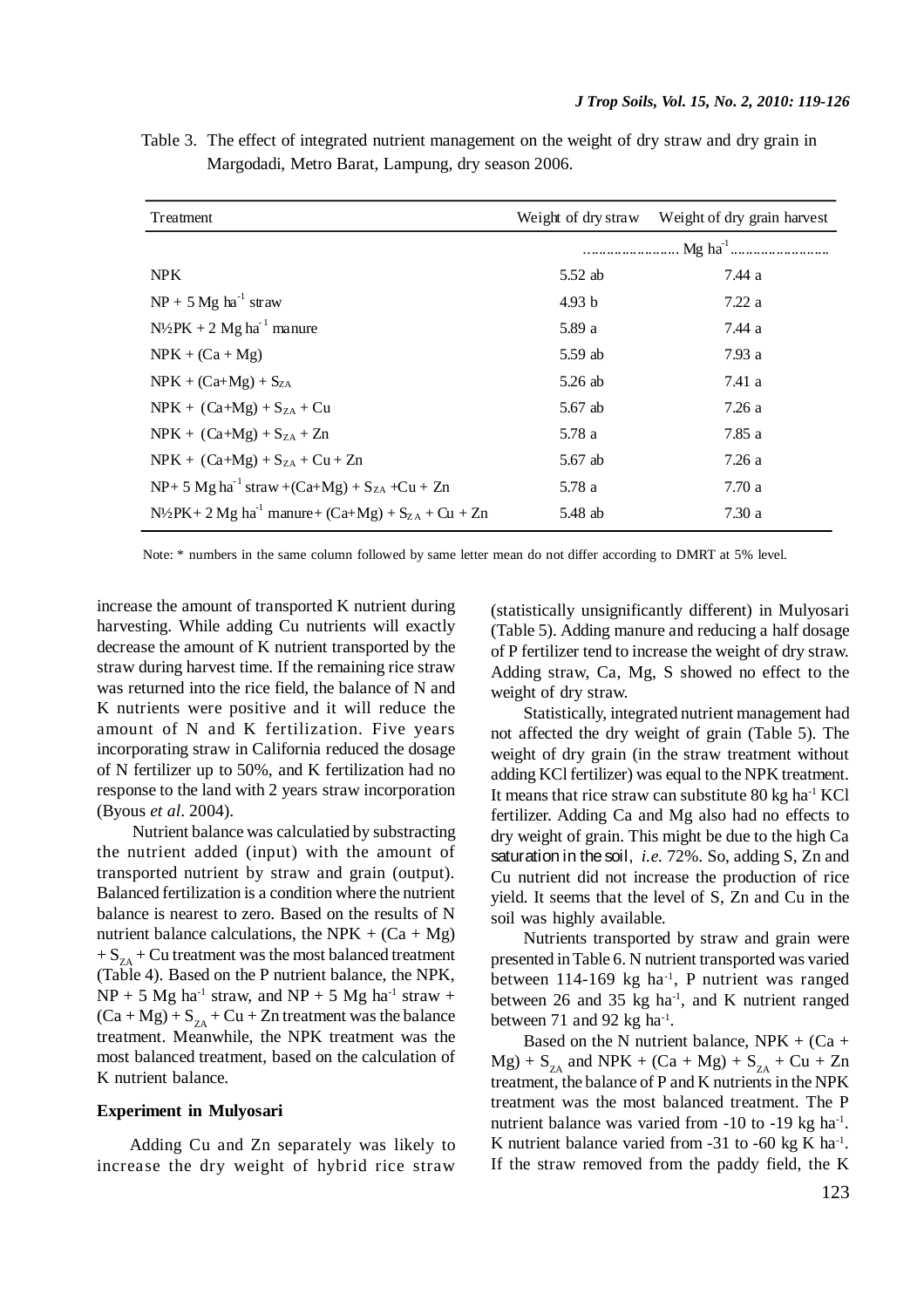Table 4. The nutrients balance calculation of N, P, and K in rice field in Margodadi, Metro Barat, Lampung, dry season 2006.

| Treatment                                                                        | Input                                                       | Output                    | Balance |  |  |
|----------------------------------------------------------------------------------|-------------------------------------------------------------|---------------------------|---------|--|--|
|                                                                                  | $kg$ ha <sup>-1</sup> N                                     |                           |         |  |  |
| <b>NPK</b>                                                                       | 135                                                         | 105                       | 30      |  |  |
| $NP + 5 Mg ha^{-1} straw$                                                        | 191                                                         | 123                       | 68      |  |  |
| $N\frac{1}{2}PK + 2 Mg ha^{-1}$ manure                                           | 150                                                         | 137                       | 13      |  |  |
| $NPK + (Ca + Mg)$                                                                | 135                                                         | 147                       | $-12$   |  |  |
| $NPK + (Ca+Mg) + SZA$                                                            | 146                                                         | 137                       | $\,8\,$ |  |  |
| $NPK + (Ca+Mg) + SZA + Cu$                                                       | 146                                                         | 143                       | 3       |  |  |
| $NPK + (Ca+Mg) + SZA + Zn$                                                       | 146                                                         | 152                       | $-6$    |  |  |
| $NPK + (Ca+Mg) + S_{ZA} + Cu + Zn$                                               | 146                                                         | 137                       | 8       |  |  |
| NP+ 5 Mg ha <sup>-1</sup> straw + (Ca+Mg) + $S_{ZA}$ + Cu + Zn                   | 202                                                         | 150                       | 52      |  |  |
| $N\frac{1}{2}PK + 2 Mg$ manure + $(Ca+Mg) + S_{ZA} + Cu + Zn$                    | 168                                                         | 142                       | 25      |  |  |
|                                                                                  |                                                             | $\text{kg ha}^1 \text{P}$ |         |  |  |
| <b>NPK</b>                                                                       | 20                                                          | 28                        | $-7$    |  |  |
| $NP + 5 Mg ha^{-1}$ straw                                                        | 29                                                          | 36                        | $-7$    |  |  |
| $N\frac{1}{2}PK + 2 Mg h a^{-1}$ manure                                          | 20                                                          | 34                        | $-14$   |  |  |
| $NPK + (Ca + Mg)$                                                                | 20                                                          | 32                        | $-12$   |  |  |
| $NPK + (Ca+Mg) + SZA$                                                            | 20                                                          | 33                        | $-12$   |  |  |
| $NPK + (Ca+Mg) + SZA + Cu$                                                       | 20                                                          | 33                        | $-12$   |  |  |
| $NPK + (Ca+Mg) + S_{ZA} + Zn$                                                    | 20                                                          | 36                        | $-16$   |  |  |
| $NPK + (Ca+Mg) + SZA + Cu + Zn$                                                  | 20                                                          | 31                        | $-11$   |  |  |
| NP+ 5 Mg ha <sup>-1</sup> straw + (Ca+Mg) + $S_{ZA}$ + Cu + Zn                   | 29                                                          | 35                        | $-6$    |  |  |
| $N^{1/2}PK + 2 Mg ha^{-1}$ manure + $(Ca+Mg) + S_{ZA} + Cu + Zn$                 | 20                                                          | 35                        | $-15$   |  |  |
|                                                                                  | $\ldots \ldots \ldots$ kg ha <sup>1</sup> K $\ldots \ldots$ |                           |         |  |  |
| <b>NPK</b>                                                                       | 60                                                          | 106                       | $-47$   |  |  |
| $NP + 5 Mg ha^{-1} straw$                                                        | 109                                                         | 114                       | $-5$    |  |  |
| $N\frac{1}{2}PK + 2 Mg ha^{-1}$ manure                                           | 89                                                          | 125                       | $-36$   |  |  |
| $NPK + (Ca + Mg)$                                                                | 60                                                          | 128                       | $-68$   |  |  |
| $NPK + (Ca+Mg) + S_{ZA}$                                                         | 60                                                          | 114                       | $-54$   |  |  |
| $NPK + (Ca+Mg) + SZA + Cu$                                                       | 60                                                          | 94                        | $-34$   |  |  |
| $NPK + (Ca+Mg) + S_{ZA} + Zn$                                                    | 60                                                          | 114                       | $-54$   |  |  |
| $NPK + (Ca+Mg) + SZA + Cu + Zn$                                                  | 60                                                          | 119                       | $-60$   |  |  |
| $NP+ 5 Mg$ straw + $(Ca+Mg) + SZA + Cu + Zn$                                     | 109                                                         | 125                       | $-17$   |  |  |
| $N^{1/2}PK + 2 Mg$ ha <sup>-1</sup> manure + (Ca+Mg) + S <sub>ZA</sub> + Cu + Zn | 89                                                          | 112                       | $-23$   |  |  |

Table 5. The effect of fertilization on weight of dry straw and the weight of dry grain in Mulyosari, Metro, Lampung, dry season 2006.

| Treatment                                                                      | Weight of dry | Weight of dry grain harvest |  |
|--------------------------------------------------------------------------------|---------------|-----------------------------|--|
|                                                                                |               |                             |  |
| <b>NPK</b>                                                                     | $4.33$ bc     | 7.00a                       |  |
| $NP + 5 Mg ha^{-1} straw$                                                      | 4.41 bc       | 7.00a                       |  |
| $N\frac{1}{2}PK +$ manure                                                      | 5.07 ab       | 7.18 a                      |  |
| $NPK + (Ca + Mg)$                                                              | 4.41ab        | 6.89a                       |  |
| $NPK + (Ca+Mg) + SZA$                                                          | 4.89ab        | 7.15a                       |  |
| $NPK + (Ca+Mg) + S_{7A} + Cu$                                                  | 5.48 a        | 7.78 a                      |  |
| $NPK + (Ca+Mg) + SZA + Zn$                                                     | 5.22a         | 7.39 a                      |  |
| $NPK + (Ca+Mg) + S_{ZA} + Cu + Zn$                                             | 4.78 ab       | 7.22a                       |  |
| $NP + 5 Mg ha^{-1} straw. + (Ca+Mg) + S_{7A} + Cu + Zn$                        | 3.85c         | 7.15a                       |  |
| $N\frac{1}{2}PK + 2 Mg$ ha <sup>-1</sup> manure + $(Ca+Mg) + S_{7A} + Cu + Zn$ | 4.44 bc       | 7.34a                       |  |

Note: \* numbers in the same column followed by same letter mean do not differ according to DMRT at 5% level.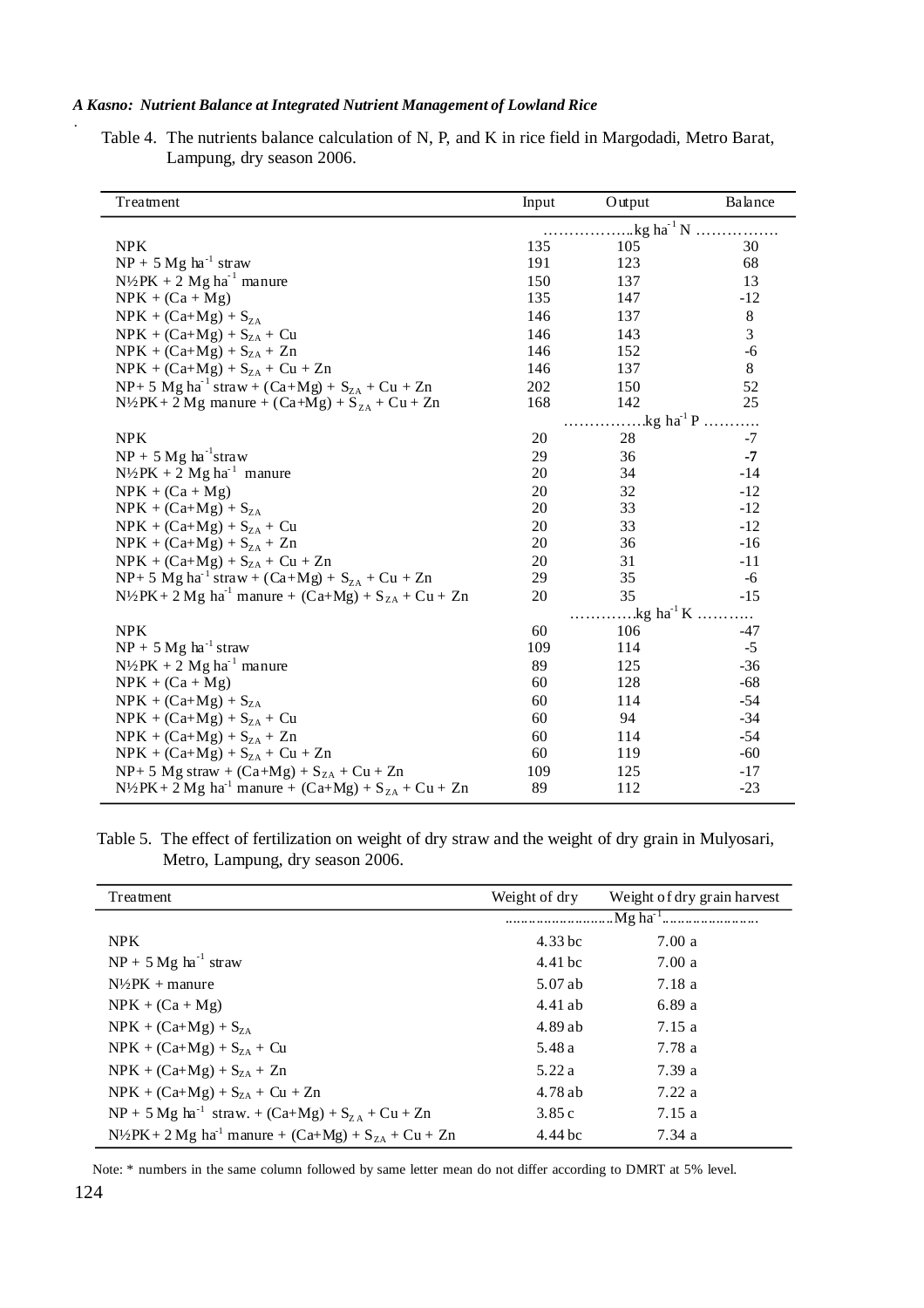| Table 6. The calculation of the balance of N, P, and K nutrient on lowland rice which has a high status of P |  |  |  |  |  |
|--------------------------------------------------------------------------------------------------------------|--|--|--|--|--|
| and K in Lampung, dry season 2006.                                                                           |  |  |  |  |  |

| Treatment                                                              | Input                  | Output                  | Balance |
|------------------------------------------------------------------------|------------------------|-------------------------|---------|
|                                                                        | .kg N ha <sup>-1</sup> |                         |         |
| <b>NPK</b>                                                             | 135                    | 114                     | 21      |
| $NP + 5 Mg ha^{-1}$ straw                                              | 191                    | 128                     | 63      |
| $N\frac{1}{2}PK + 2 Mg ha^{-1}$ manure                                 | 187                    | 143                     | 44      |
| $NPK + (Ca + Mg)$                                                      | 135                    | 129                     | 6       |
| $NPK + (Ca+Mg) + SZA$                                                  | 146                    | 142                     | 3       |
| $NPK + (Ca+Mg) + SZA + Cu$                                             | 146                    | 169                     | $-23$   |
| $NPK + (Ca+Mg) + SZA + Zn$                                             | 146                    | 154                     | $-8$    |
| $NPK + (Ca+Mg) + SZA + Cu + Zn$                                        | 146                    | 141                     | 4       |
| NP+ 5 Mg ha <sup>-1</sup> straw + (Ca+Mg) + $S_{ZA}$ + Cu + Zn         | 202                    | 135                     | 67      |
| $N\frac{1}{2}PK + 2 Mg ha^{-1}$ manure + (Ca+Mg) + $S_{ZA}$ + Cu + Zn  | 198                    | 147                     | 50      |
|                                                                        |                        | .kg P $ha$ <sup>1</sup> |         |
| <b>NPK</b>                                                             | 16                     | 26                      | $-10$   |
| $NP + 5 Mg ha^{-1}$ straw                                              | 21                     | 34                      | $-13$   |
| $N\frac{1}{2}PK + 2 Mg h a^{-1}$ manure                                | 16                     | 33                      | $-17$   |
| $NPK + (Ca + Mg)$                                                      | 16                     | 31                      | $-16$   |
| $NPK + (Ca+Mg) + SZA$                                                  | 16                     | 32                      | $-17$   |
| $NPK + (Ca+Mg) + S_{ZA} + Cu$                                          | 16                     | 35                      | $-19$   |
| $NPK + (Ca+Mg) + SZA + Zn$                                             | 16                     | 34                      | $-18$   |
| $NPK + (Ca+Mg) + SZA + Cu + Zn$                                        | 16                     | 32                      | $-16$   |
| $NP + 5 Mg ha^{-1} straw + (Ca+Mg) + S_{ZA} + Cu + Zn$                 | 21                     | 31                      | $-11$   |
| $N\frac{1}{2}PK + 2 Mg ha^{-1}$ manure + $(Ca+Mg) + S_{ZA} + Cu + Zn$  | 16                     | 33                      | $-18$   |
|                                                                        | $kg K ha^{-1}$ .       |                         |         |
| <b>NPK</b>                                                             | 40                     | 71                      | $-31$   |
| $NP + 5 Mg ha-1$ straw                                                 | 27                     | 87                      | $-60$   |
| $N\frac{1}{2}PK + 2 Mg ha^{-1}$ manure                                 | 54                     | 88                      | $-34$   |
| $NPK + (Ca + Mg)$                                                      | 40                     | 78                      | $-38$   |
| $NPK + (Ca+Mg) + S_{ZA}$                                               | 40                     | 86                      | $-46$   |
| $NPK + (Ca+Mg) + SZA + Cu$                                             | 40                     | 92                      | $-52$   |
| $NPK + (Ca+Mg) + SZA + Zn$                                             | 40                     | 87                      | $-47$   |
| $NPK + (Ca+Mg) + S_{ZA} + Cu + Zn$                                     | 40                     | 87                      | $-47$   |
| $NP + 5 Mg ha^{-1} straw + (Ca+Mg) + S_{ZA} + Cu + Zn$                 | 27                     | 71                      | -44     |
| $N\frac{1}{2}PK + 2 Mg h a^{-1}$ manure + $(Ca+Mg) + S_{ZA} + Cu + Zn$ | 54                     | 82                      | $-28$   |

nutrient balance was  $-72$  kg K ha<sup>-1</sup> and if the straw was returned to the paddy field the K nutrient balance was -2.4 K kg K ha<sup>-1</sup> (Fairhurst 2002). If the rice straw was returned into the rice field, the K nutrient balance was ranged from 11 to 40 kg K  $ha^{-1}$ .

Based on the N nutrient balance,  $NPK + (Ca +$  $Mg$ ) + S<sub>zA</sub> and NPK + (Ca + Mg) + S<sub>zA</sub> + Cu + Zn treatment, the balance of P and K nutrients in the NPK treatment was the most balanced treatment. The P nutrient balance was varied from -10 to -19 kg ha<sup>-1</sup>. K nutrient balance varied from  $-31$  to  $-60$  kg K ha<sup>-1</sup>. If the straw removed from the paddy field, the K nutrient balance was  $-72$  kg K ha<sup>-1</sup> and if the straw was returned to the paddy field the K nutrient balance was -2.4 K kg K ha<sup>-1</sup> (Fairhurst 2002). If the rice straw was returned into the rice field, the K nutrient balance was ranged from 11 to 40 kg K ha $^{-1}$ .

## **CONCLUSIONS**

Returning 5 Mg ha-1 rice straw to the rice field can substitute the role of KCl fertilizer equivalently to 80 kg ha-1 in Mulyosari and 120 kg ha-1 in Margodadi. Addition of  $2 \text{ Mg} \text{ ha}^{-1}$  cow manure can substitute ½ dosage of P. The grain yield was not significantly different to the NPK treatment.

Good nutrient management in the Lampung rice field was by adding N, P, and K based on the soilnutrient status and the crop needs. Incorporating rice straw can reduce the dosage of N and K fertilizer.